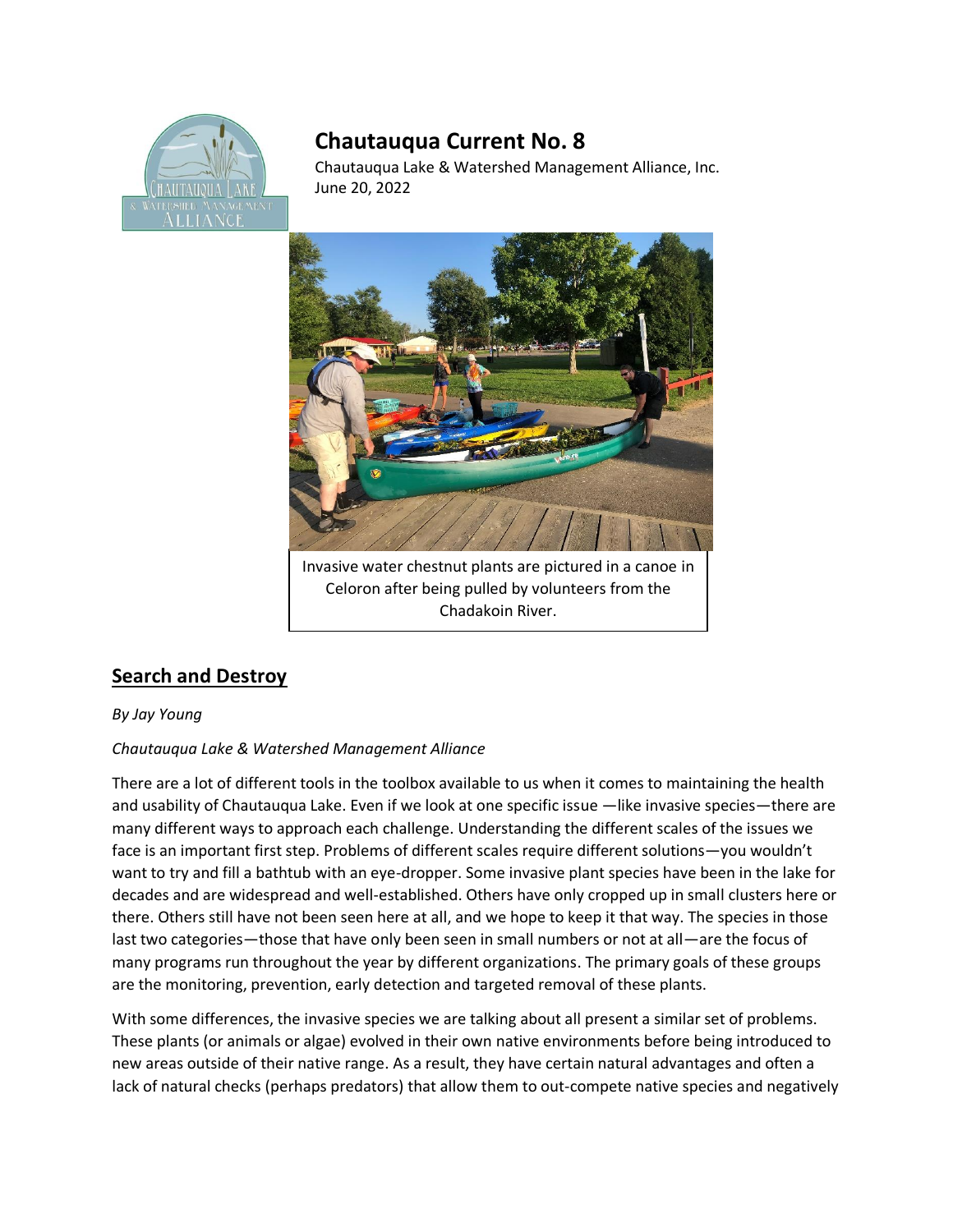impact new areas. Invasive species also tend to have advantages in how they reproduce, which allow them to spread rapidly and establish footholds that can be hard to break.

These species can all be placed at certain points along what is called an invasion curve, which we discussed in a previous *Chautauqua Current.* Species that are on the low end of the curve may not be present in an area, but lurking nearby. This is where prevention-based measures like watercraft stewards can be effective. Other species may be slightly higher on the curve, having been spotted in select areas after recent infestation. Early detection and rapid response actions are often effective at this stage in an invasion. As we move up and up the curve, species become better established and harder to remove completely. The costs and effort associated with management also increase as we move upwards. At this stage in the invasion curve, near the top, annual management actions are often deployed to minimize the negative impacts of these plants. Where a certain species sits on this curve is going to determine the methods that are better-suited to management. For example, two such species on the higher end of the curve in our lake are Eurasian watermilfoil and curly-leaf pondweed. These plants have become well-established over years and years, and are now targeted by annual management programs to help keep them in check. These two offer us a challenge that exists on a larger scale, while several other species sit lower on the curve and require a more subtle approach.

If we work our way to the bottom of the invasion curve, we are looking at species that have not yet been seen in the lake at all, but are still a concern. Hydrilla is an invasive plant that has caused problems in waterways throughout the Northeast, such as the Connecticut River, and has been spotted in Western New York. In this case, screening boat traffic using watercraft steward programs is an important way to prevent future problems. In 2022, the Chautauqua Lake Association is stationing stewards at public launches on the lake and elsewhere in Chautauqua County via its Watercraft Steward Program. Stewards meet with boaters entering the lake, check for any signs of invasive species, discuss prevention protocols, and catalogue important information. Watercraft stewards often make a point of telling boaters to clean, drain, and dry watercraft, as this is one of the best ways to prevent aquatic invasive species from spreading. The scale and cost of this type of work is much smaller than what would be needed for areas that have established populations of hydrilla.

Species slightly higher on the curve, those that have been recorded in the lake or its watershed in small amounts, are the focus of programs such as the Chautauqua Watershed Conservancy's Aquatic Invasive Species Early Detection Volunteer Taskforce. Water chestnut (different than the kind you eat) is a great example here. This plant can reproduce by releasing sharp nutlets which spread easily through flowing currents and waterfowl and can rapidly expand the plant's range. Early detection and removal programs have targeted water chestnut in the area since 2012, which involve volunteers searching for plants and removing them by hand. Joining CWC in these ventures have been the Roger Tory Peterson Institute as well as the Audubon Community Nature Center and the Western New York Partnership for Regional Invasive Species Management (PRISM). The invasive plant species brittle naiad, as well as the invasive algae species starry stonewort, have also been observed in the lake and are the focus of similar management programs. Again, addressing these species lower down in the curve with steward programs and rapid detection and management can save us a great deal of money, and ecological disruption, in the long run. There are similar examples that can be found on dry land as well, such as the invasive tree of heaven, which is also a target of CWC efforts along the Chadakoin River.

As you might expect, there are a lot of different organizations at the state and local levels working on the issue of invasive species—whether plants or animals. At the higher levels, you have the New York